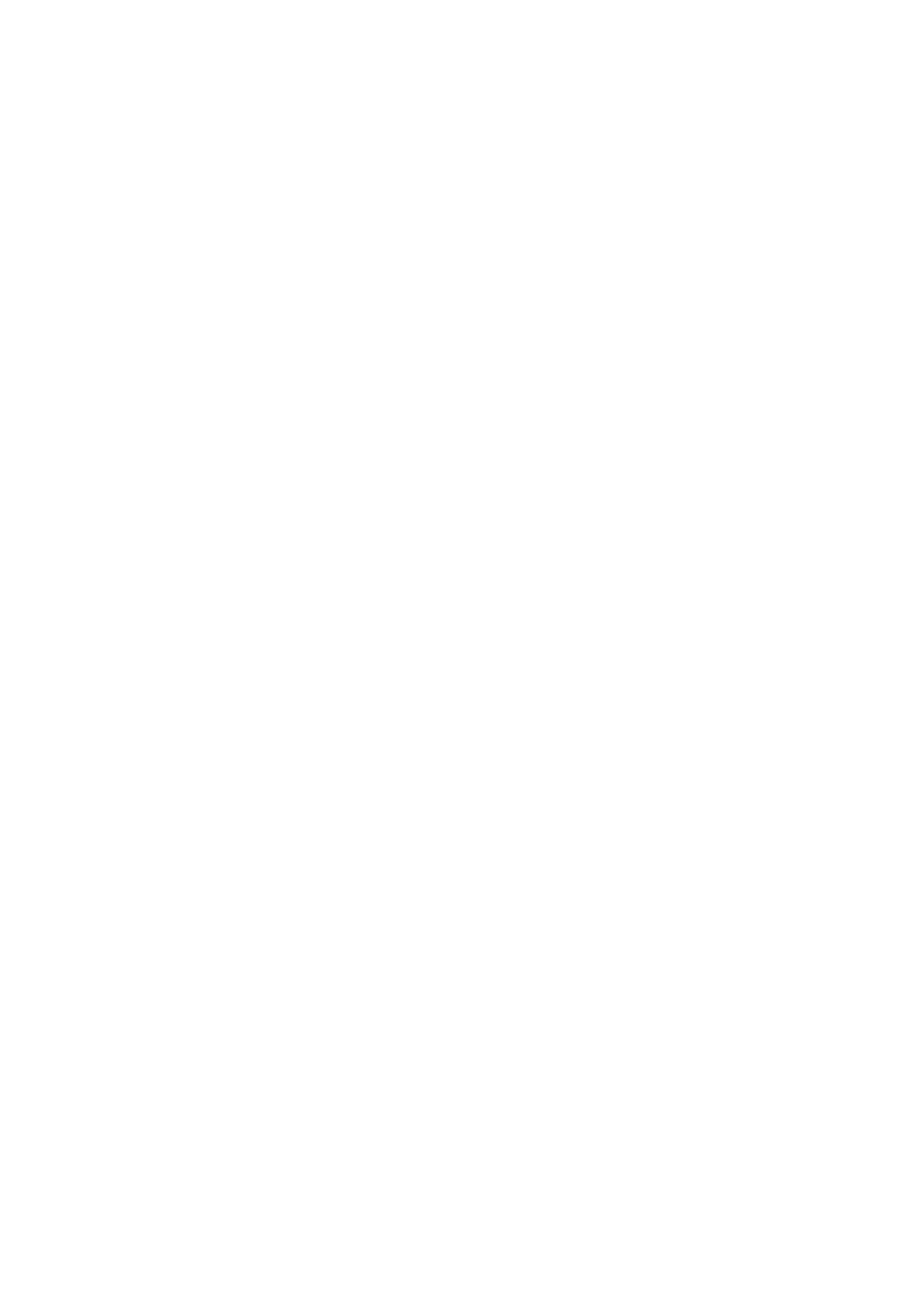

#### П **DIMENSIONS**



T-N/W/E-100 T-N/W/E-150 T-N/W/E-200



377 428 263 300(1)

(1) The dimension refers to a curtain with an ELiS T-W exchanger.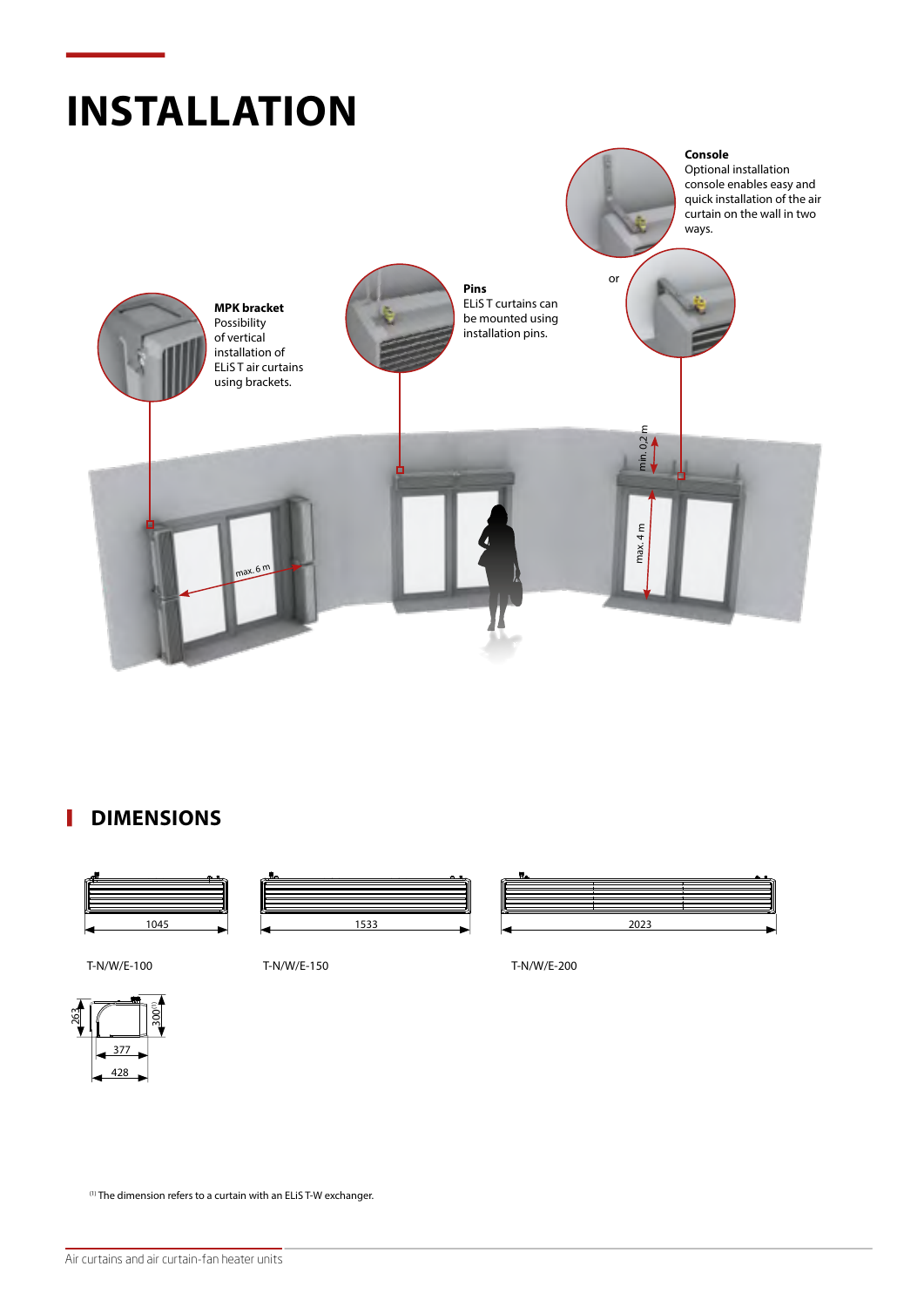# **CONNECTION DIAGRAMS**



#### **ELEMENTS:**

- **TS** 3-step fan speed controller with thermostat
- **DCet** magnetic door sensor with relay box
- **DCm** mechanical door sensor
- **SRQ** valve with actuator

### **TS CONTROLLER T-box CONTROLLER**



### **ELEMENTS:**

- **F** T-box intelligent controller with touch screen
- **DRV ELIS** external control module
- **DCe** magnetic door sensor
- **DCm** mechanical door sensor
- **SRQ** valve with actuator